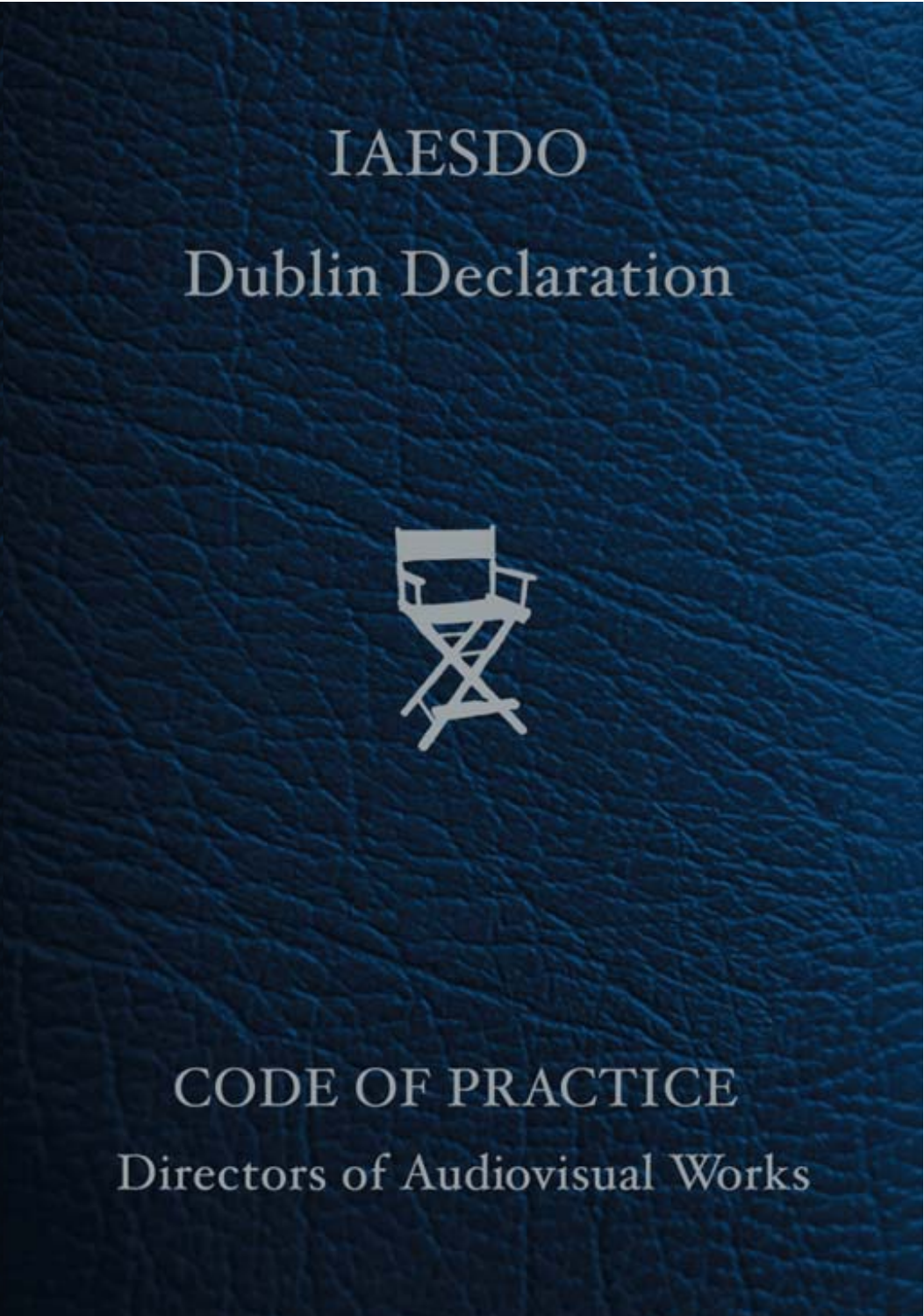# **IAESDO**

### **THE INTERNATIONAL ASSOCIATION OF ENGLISH SPEAKING DIRECTORS ORGANISATIONS**

# **DUBLIN DECLARATION**

FOR DIRECTORS OF AUDIOVISUAL WORKS

Adopted by the following members of the International Association of English Speaking Directors Organisations on September 19, 2003:

**ASDA** (AUSTRALIAN SCREEN DIRECTORS ASSOCIATION) **BECTU** (BROADCASTING, ENTERTAINMENT, CINEMATOGRAPHY, AND THEATRE UNION) **DGA** (DIRECTORS GUILD OF AMERICA) **DGC** (DIRECTORS GUILD OF CANADA) **DGGB** (DIRECTORS GUILD OF GREAT BRITAIN) **SDGI** (SCREEN DIRECTORS GUILD OF IRELAND) **SDGNZ** (SCREEN DIRECTORS GUILD OF NEW ZEALAND)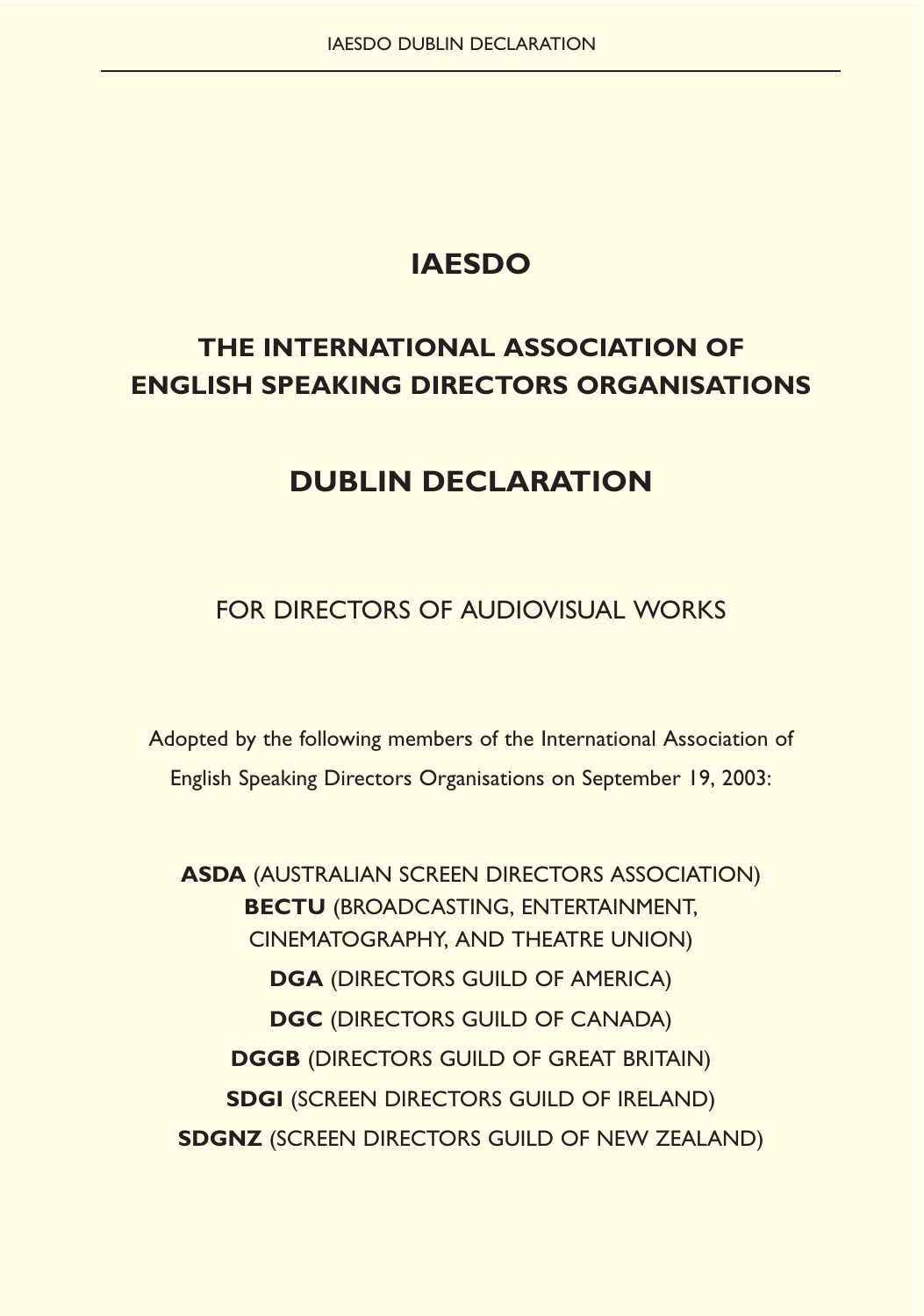**IAESDO** is an international affiliation of directors organisations established to promote the global economic and creative rights of directors across all audiovisual media.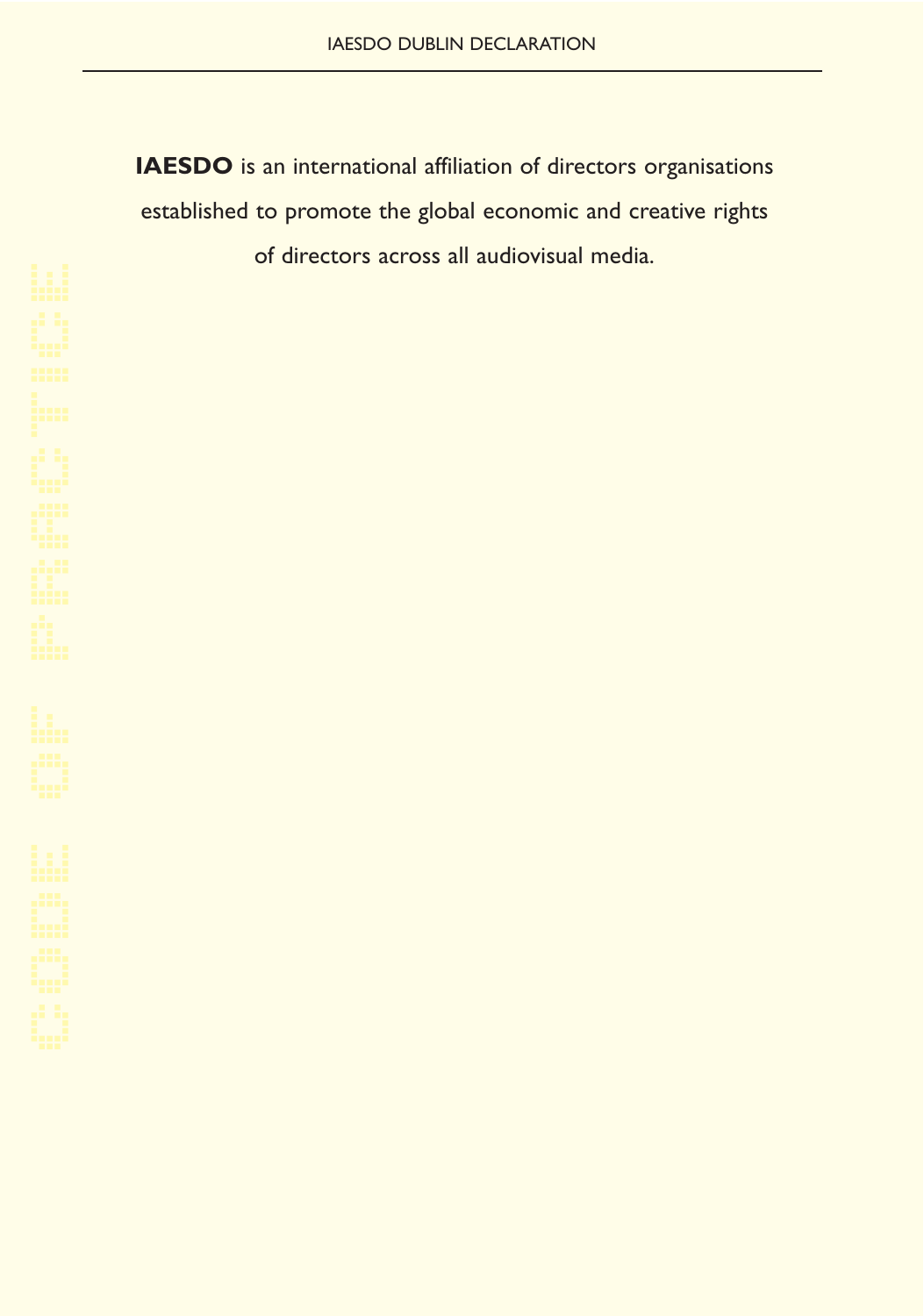#### **Preamble**

Directors perform the primary role in the creation of an audiovisual work. While the collaborative process is at the heart of all production, the Director has the creative responsibility for the artistic integrity of the work and accordingly should be recognised as an author in all jurisdictions. **1**

The history of cinema and television shows that the best works are produced when Directors are afforded conditions which enable them to pursue their vision to the full.

This document sets out the minimum standards that our Organisations consider essential and believe should be accepted wherever our members work.

Directors everywhere have the right to organise and collectively bargain to protect themselves and to advance their art.

We are pledged to use our resources to ensure that the Director's central role in the creative process is protected throughout the world.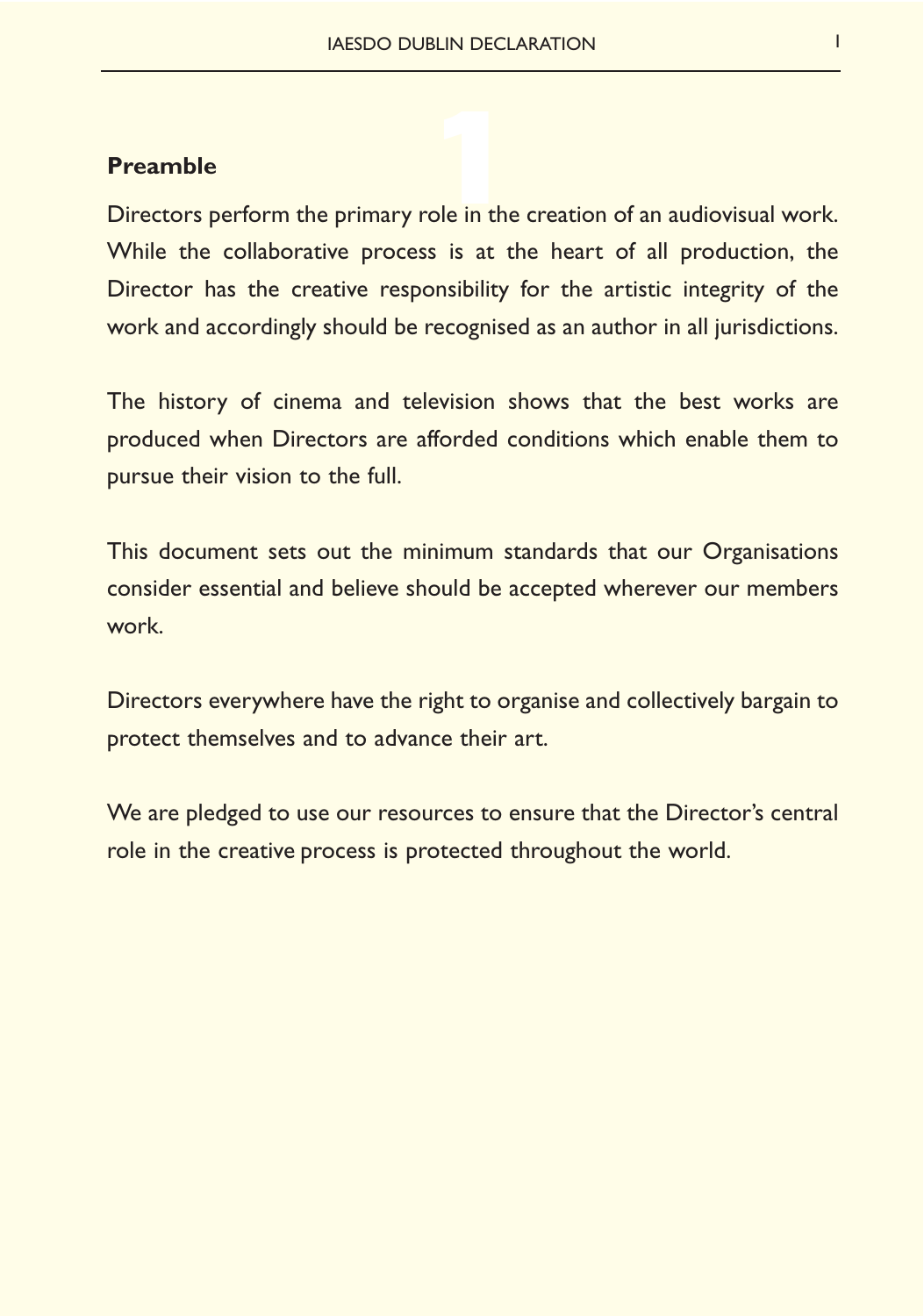

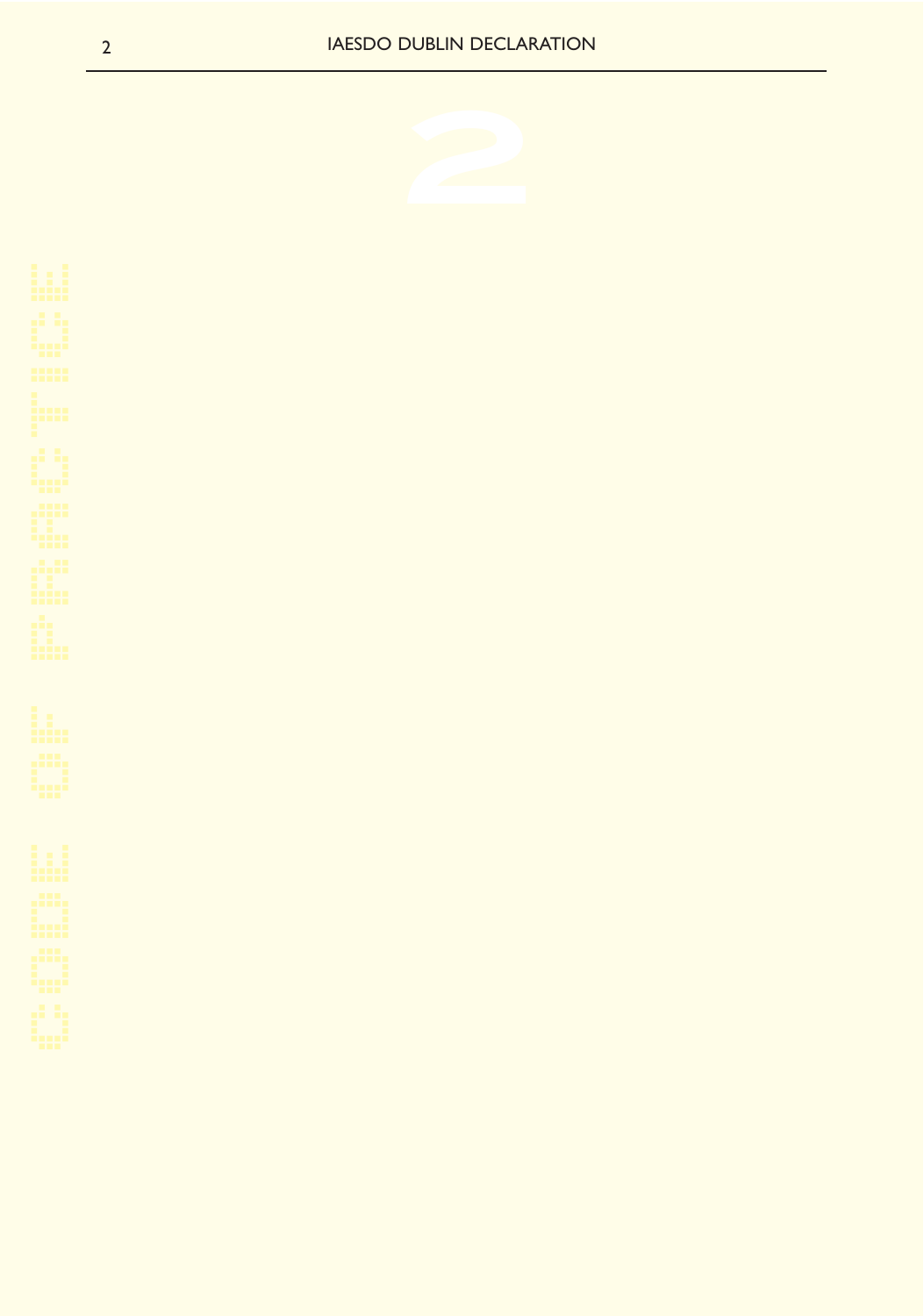

#### **Role of The Director**

As the primary creator of the audiovisual work, the Director has the responsibility for inspiring a team of creative collaborators from preproduction through to final print.

The Director plays the primary role in creative decisions at all stages of preparation, production, and post-production of the work.

The Director's function is to mould all of the creative elements of the work into a cohesive, aesthetic whole.

#### **One Director to a Film**

There can be only one person assigned to be the Director of a work at any given time, apart from exceptional bona fide co-directing teams, as recognised by the appropriate Director's Organisation.

#### **Replacement of a Director**

In rare circumstances it may be necessary to replace a Director in the course of preparation or production. However, the Director shall not be replaced by someone already assigned to the production other than in an emergency.

A Director shall only be replaced by another qualified Director. A Director shall not be removed from the post-production of the work.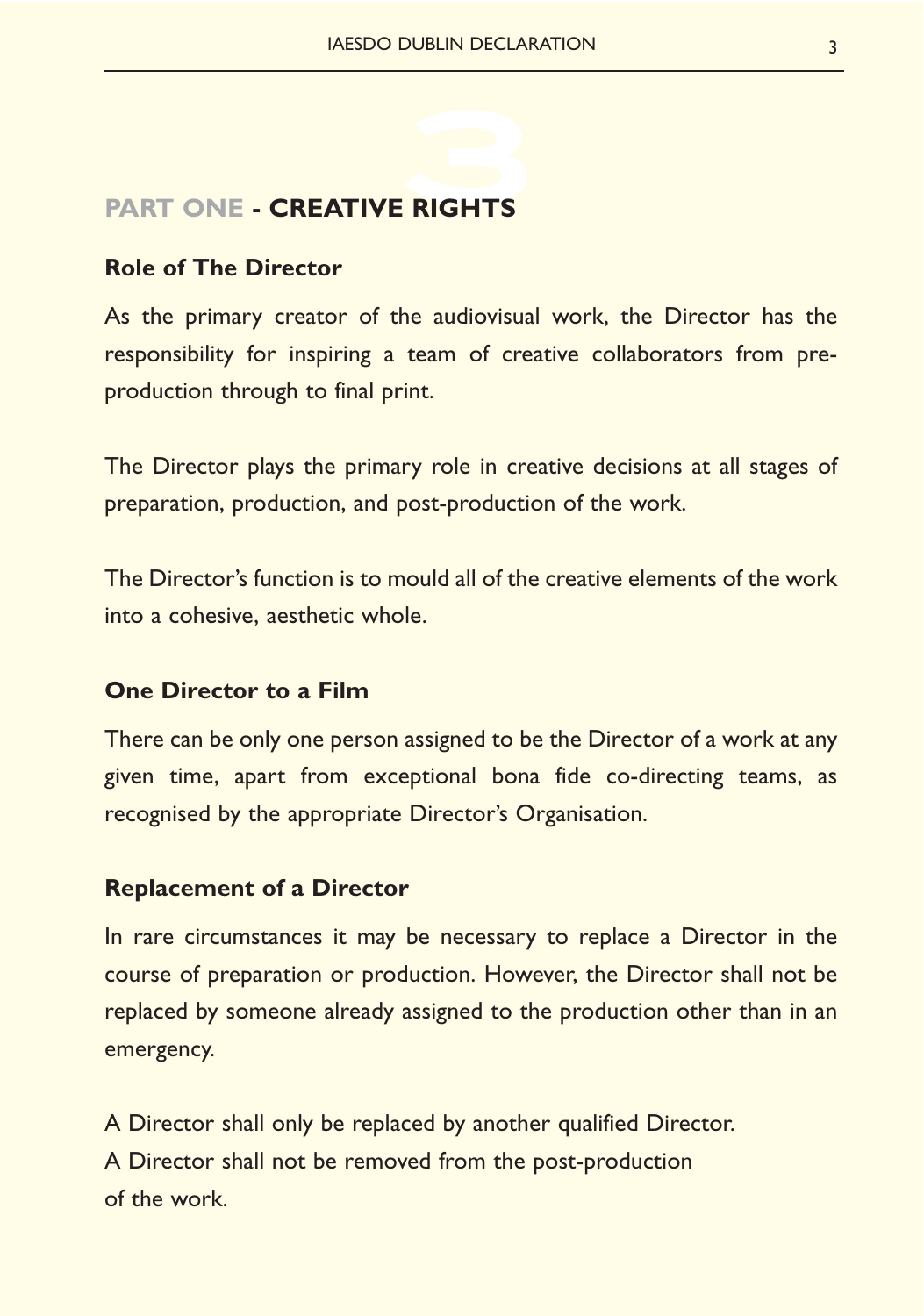#### **Development**

As best practice, the Director should be involved at the earliest stages of development. **4** 

#### **The Right to Know**

The Director should have full and complete disclosure of all existing artistic and creative commitments with respect to the work prior to his or her actual employment.

The story on which the audiovisual work is based, and the script, if any exists, shall be made available to the Director at the earliest possible opportunity.

The Director shall be informed of all creative and essential production elements in place at the time of employment and shall have access to all relevant information on budgeting and scheduling for which the Director has responsibility.

The Director shall be informed immediately of any proposed changes to these elements.

#### **Selection of Key Personnel**

The Director's choice of key personnel such as assistant director, second unit director, cinematographer, production designer, editor and composer should be accepted to the extent possible.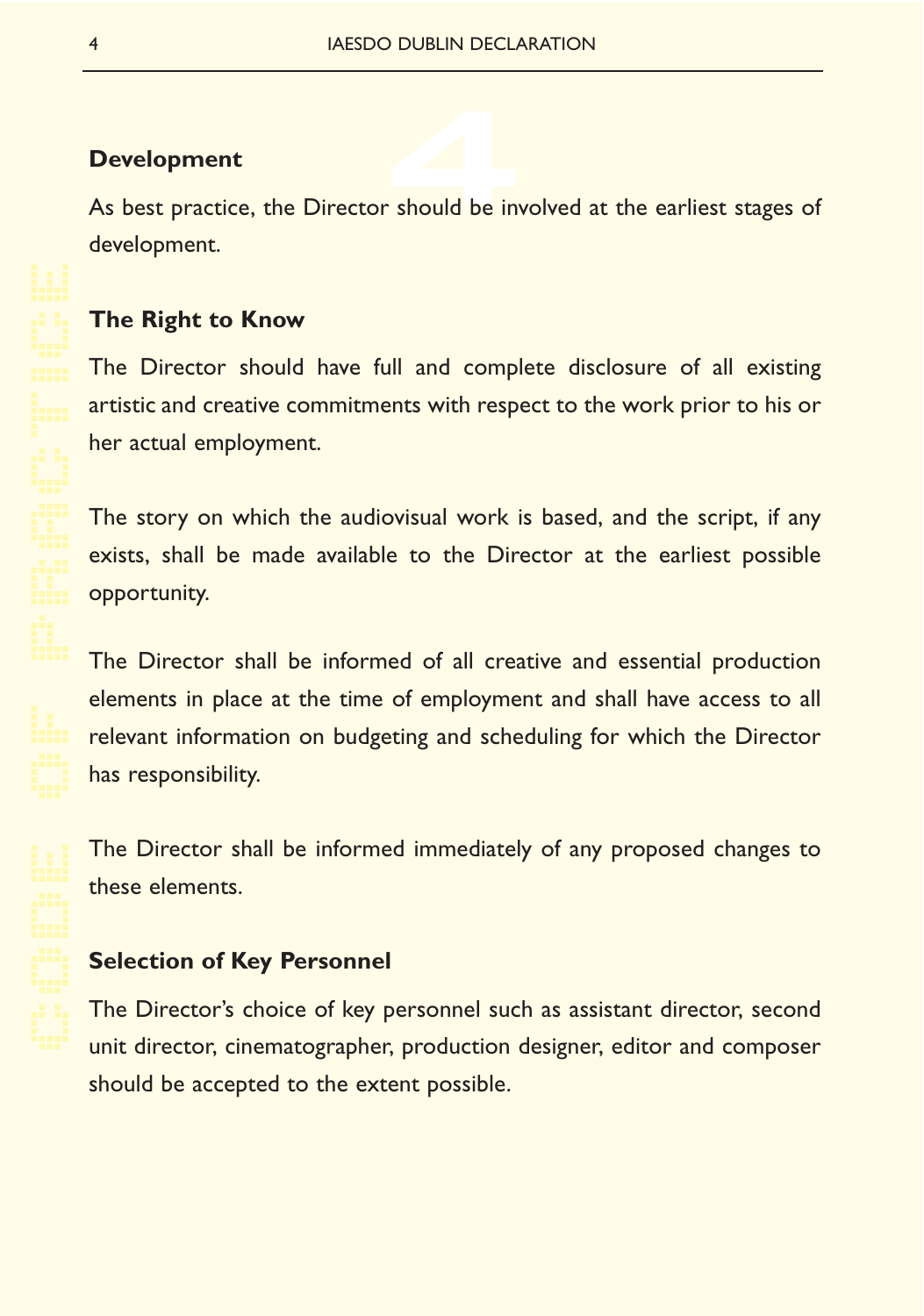#### **Pre-Production**

The Director shall have adequate time for preparation and rehearsal. **5**

#### **Production**

The Director is in creative control of shooting on the floor, set or location. All notes to actors or technicians either come from or are passed through the Director.

*• Dailies/Rushes*

Consistent with the orderly progress of photography, the Director shall see the dailies/rushes of each day's photography within a reasonable time.

*• Office and Working Environment* Directors need an adequate level of office support and private space in order to operate efficiently and perform their best work.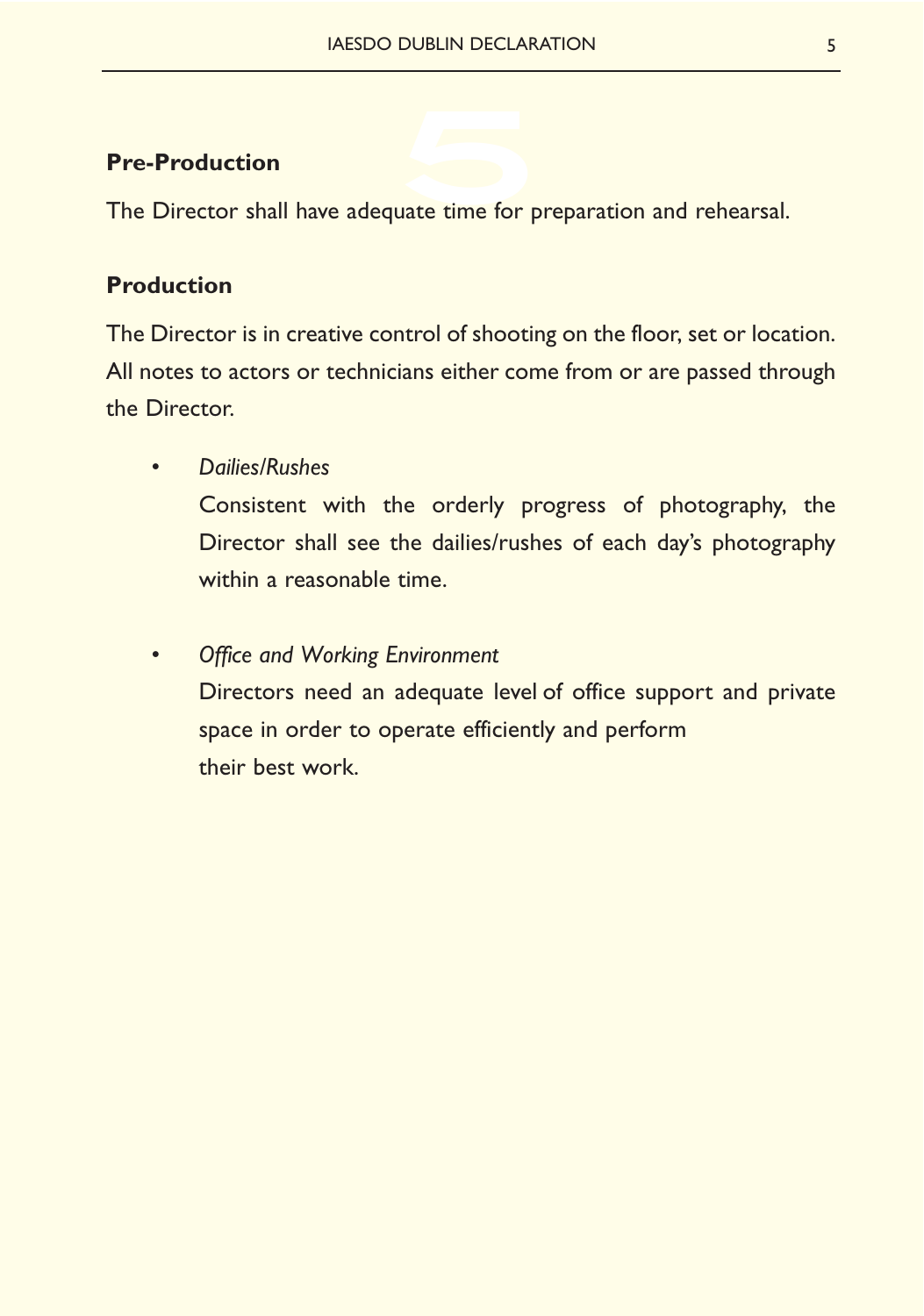**6**

#### **Post-Production**

#### *• Director's Cut*

The Director shall supervise the initial assembly of sequences, and then shall have the right of first cut. The Director's right to prepare his or her Director's Cut is an absolute right, and no one shall be allowed to interfere with it. Sufficient time should be allowed for this process, in light of the schedule and the nature of the production.

If the Director does not have Final Cut, he or she is entitled to present the Director's Cut to the individual who has final cutting authority.

Cutting behind the Director's back is unacceptable.

*• Participation*

The Director must be notified of the date, time and place of each post-production operation. The Director shall have the opportunity to direct looping, dubbing, scoring, special effects and any additional photography.

#### *• Previews/Test Screening*

With respect to theatrical works, the Director shall be given the opportunity to participate in all test screenings and be invited to attend all previews.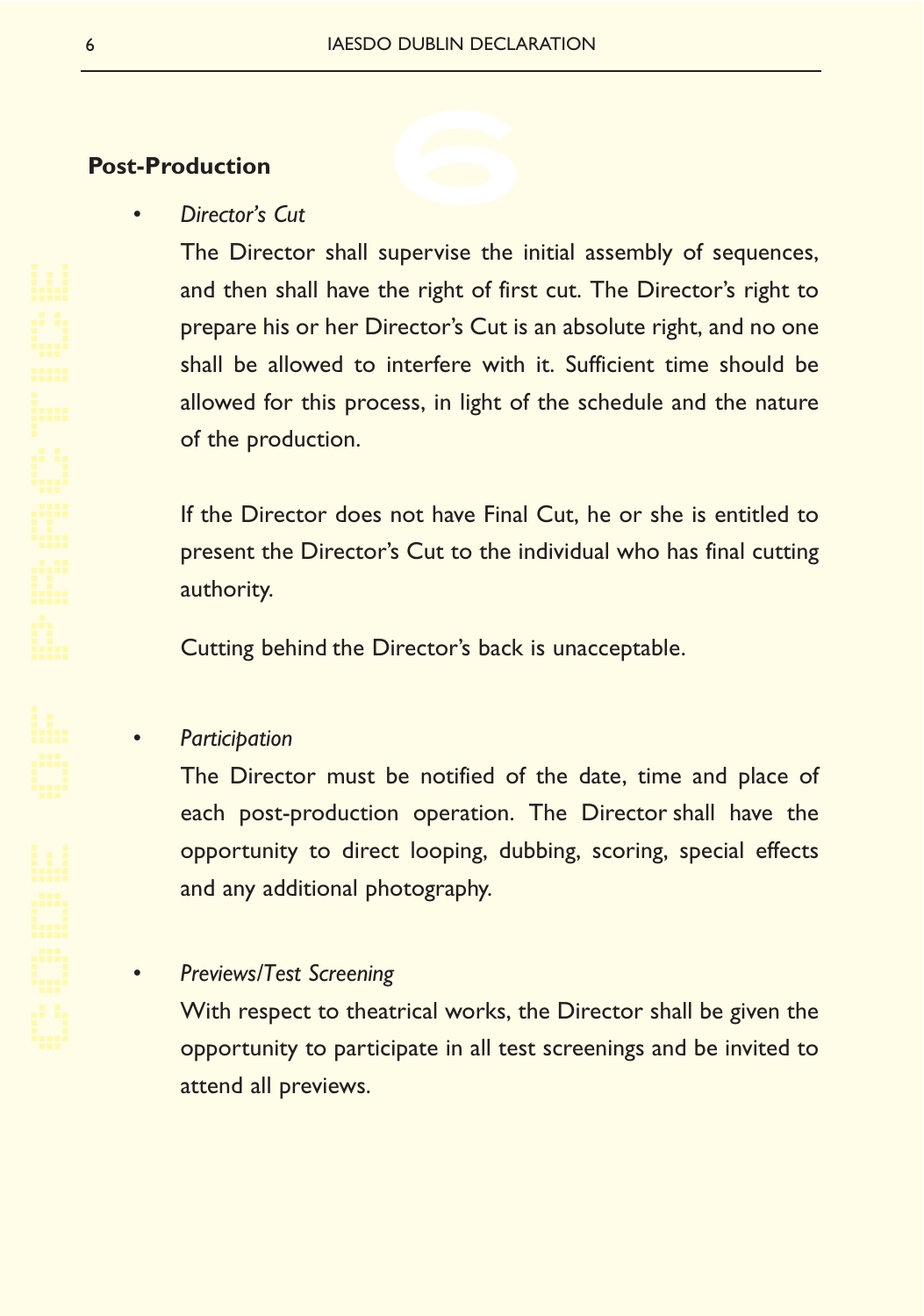#### **Alternative Versions**

It is generally desirable for audiovisual works to be released in the same version for all markets. When a work must be re-edited, the Director shall **7** be given the opportunity to participate in the creative decisions and direct any additional material.

#### **Credits**

The Director has the right to be credited for his or her work. The Director shall receive prominent mention in advertising and publicity.

The Director shall have the right to negotiate for appropriate additional credits, including a possessory credit.

In the event that the final version of the work does not reflect the Director's creative vision, the Director shall have the right to remove his or her name or use a pseudonym.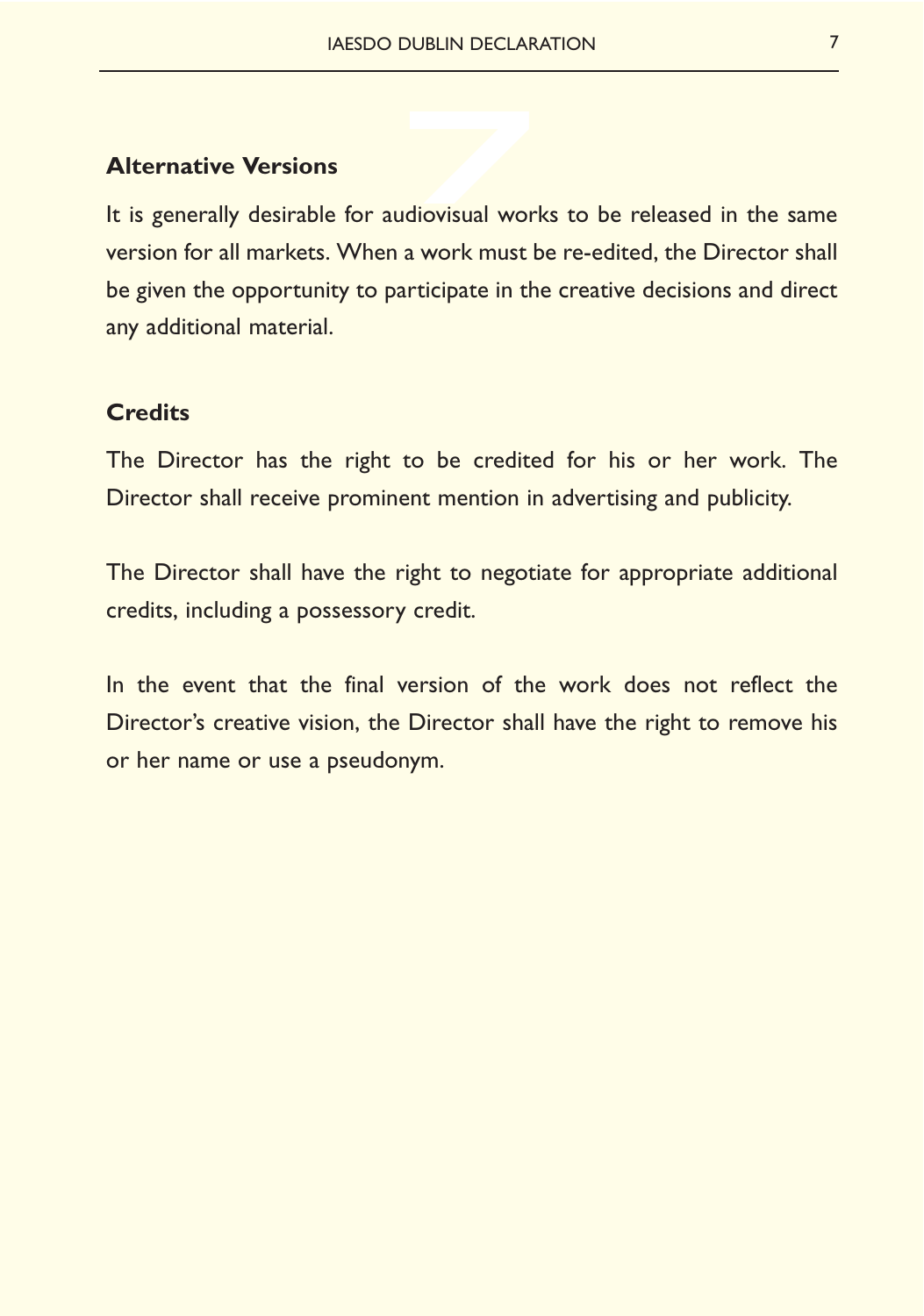

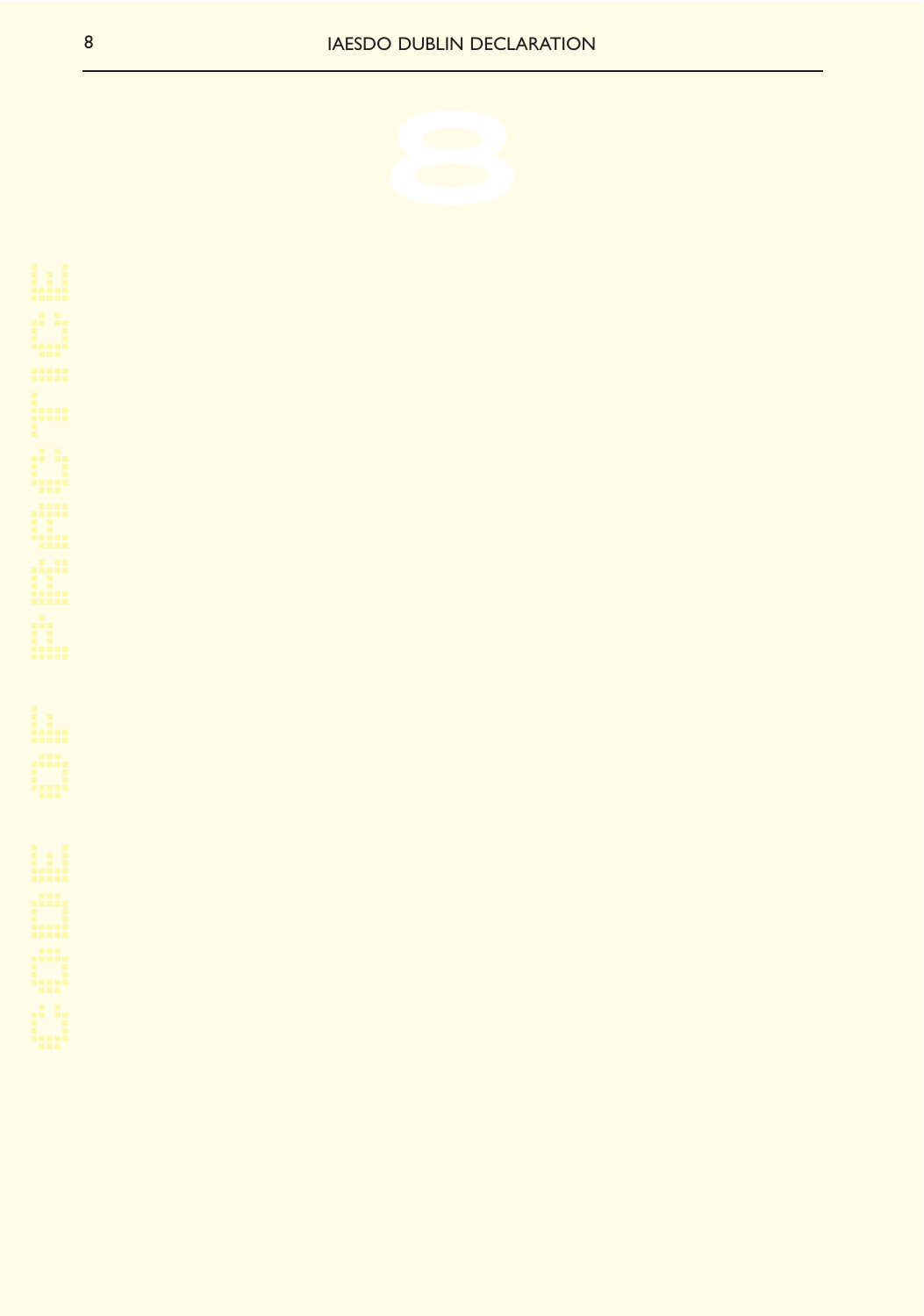# **PART TWO - CONTRACTUAL AND ECONOMIC RIGHTS 9**

#### **Contract**

The Director shall be offered a signed agreement or short-form deal memo prior to commencing work.

#### **Fees**

The Director has the right to compensation that reflects the role of Director and the type of production and budget.

Directors should be encouraged to negotiate the best possible arrangements but no Director shall work for less than the minimum terms and conditions established by their collective bargaining organisation.

Director shall receive adequate health insurance and pension benefits.

#### **Working Conditions**

Directors shall not be required to work hours that are injurious to their or others' health or safety.

#### **Travel and Expenses**

The Director's travel and accommodations shall be no less favourable than those of any other senior production personnel. No Director should ever be out of pocket for expenses incurred.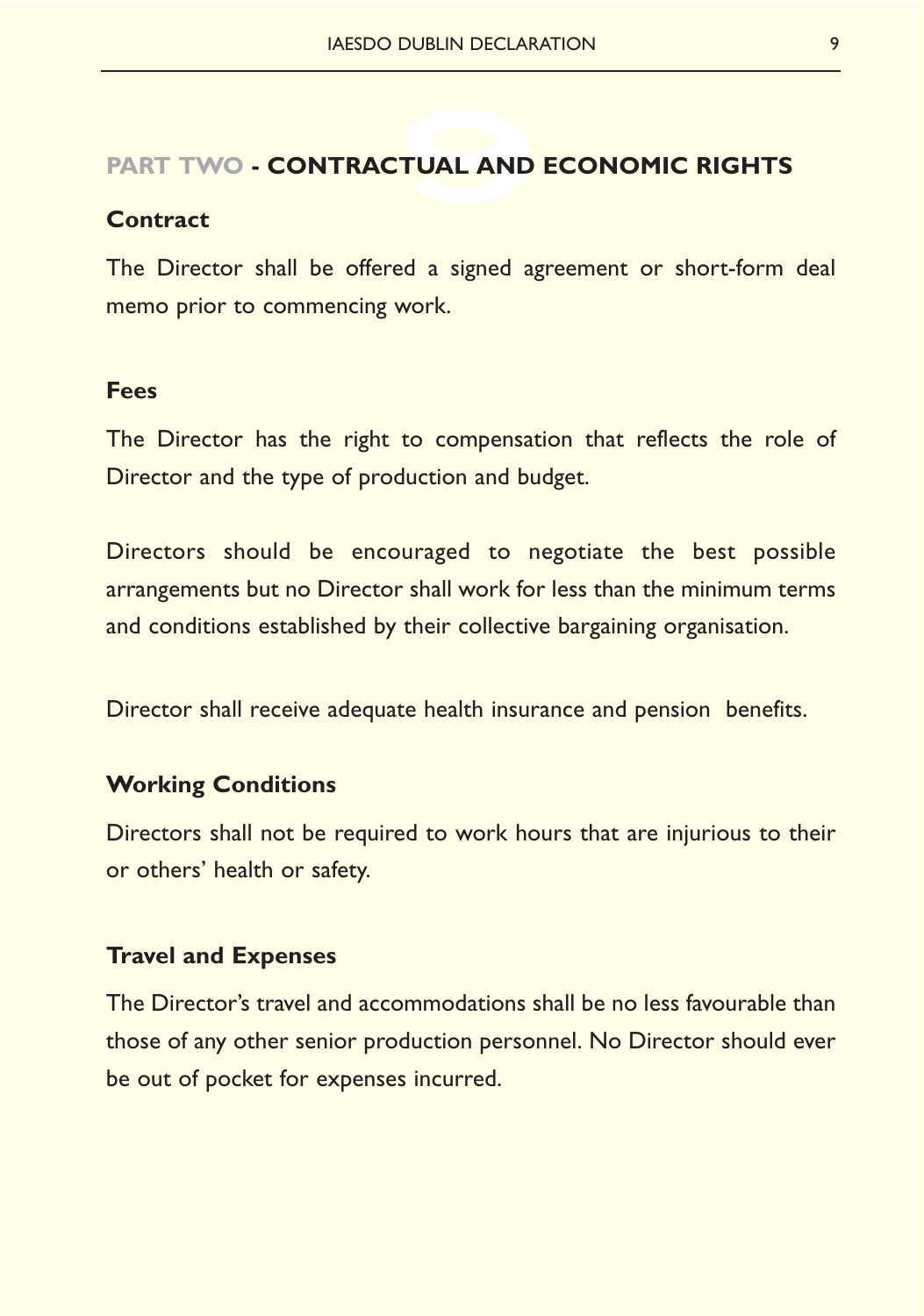#### **Termination**

If a Director is replaced for reasons other than breach of contract of Force Majeure, the contract shall be paid in full. **10**

#### **Use Rights**

Directors are entitled to ongoing equitable remuneration for the re-use of their work.

Directors have the right to participate fully in any statutory schemes that provide remuneration for authors, without waiver or transferability.

Directors' Organisations have the right to collect statutory remuneration on behalf of their constituents.

Directors shall be compensated for the use of excerpts or clips of their work in another work.

#### **Contract Enforcement**

Directors' Organisations shall have the authority to enforce the terms of those contracts that cover their members' services.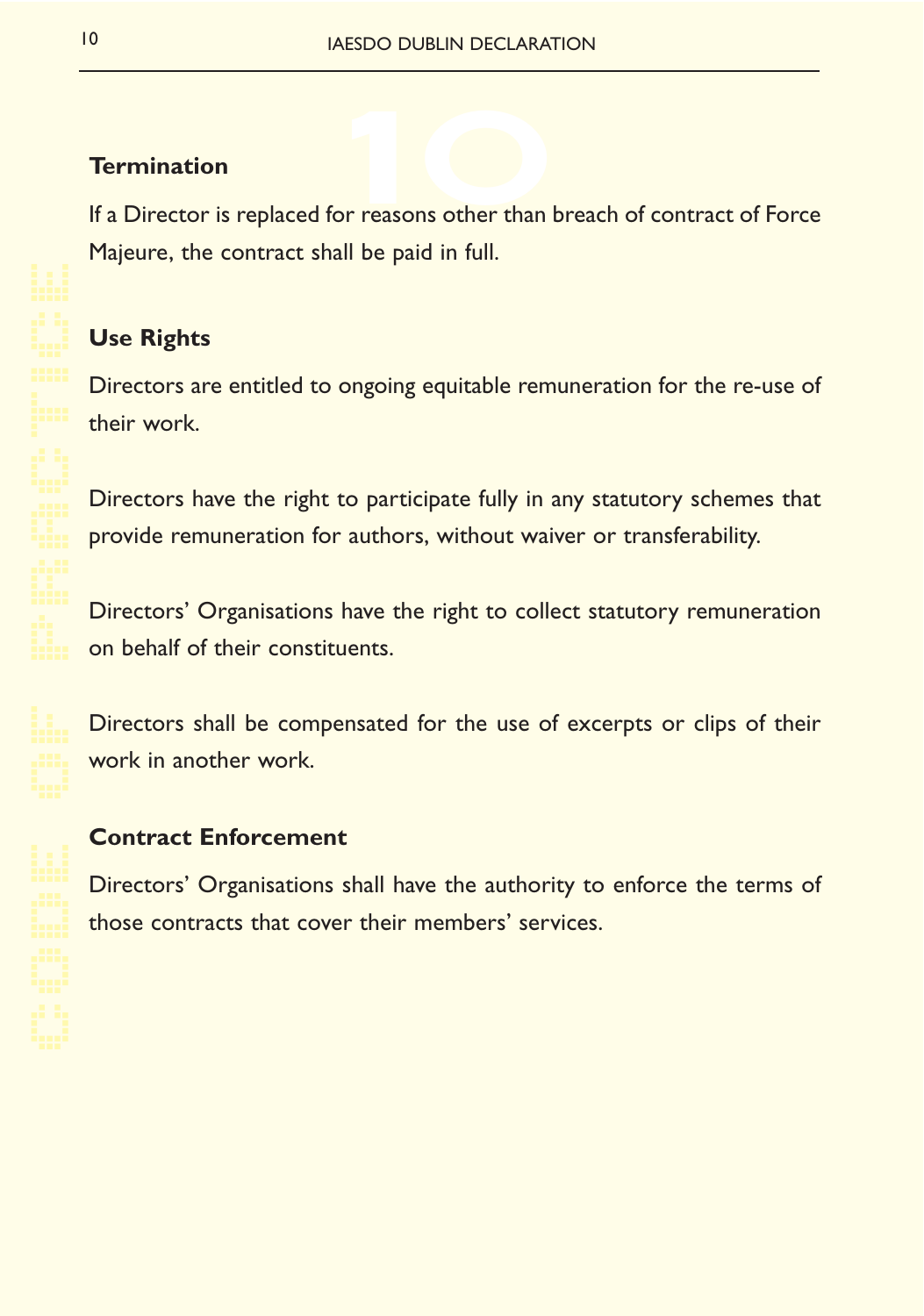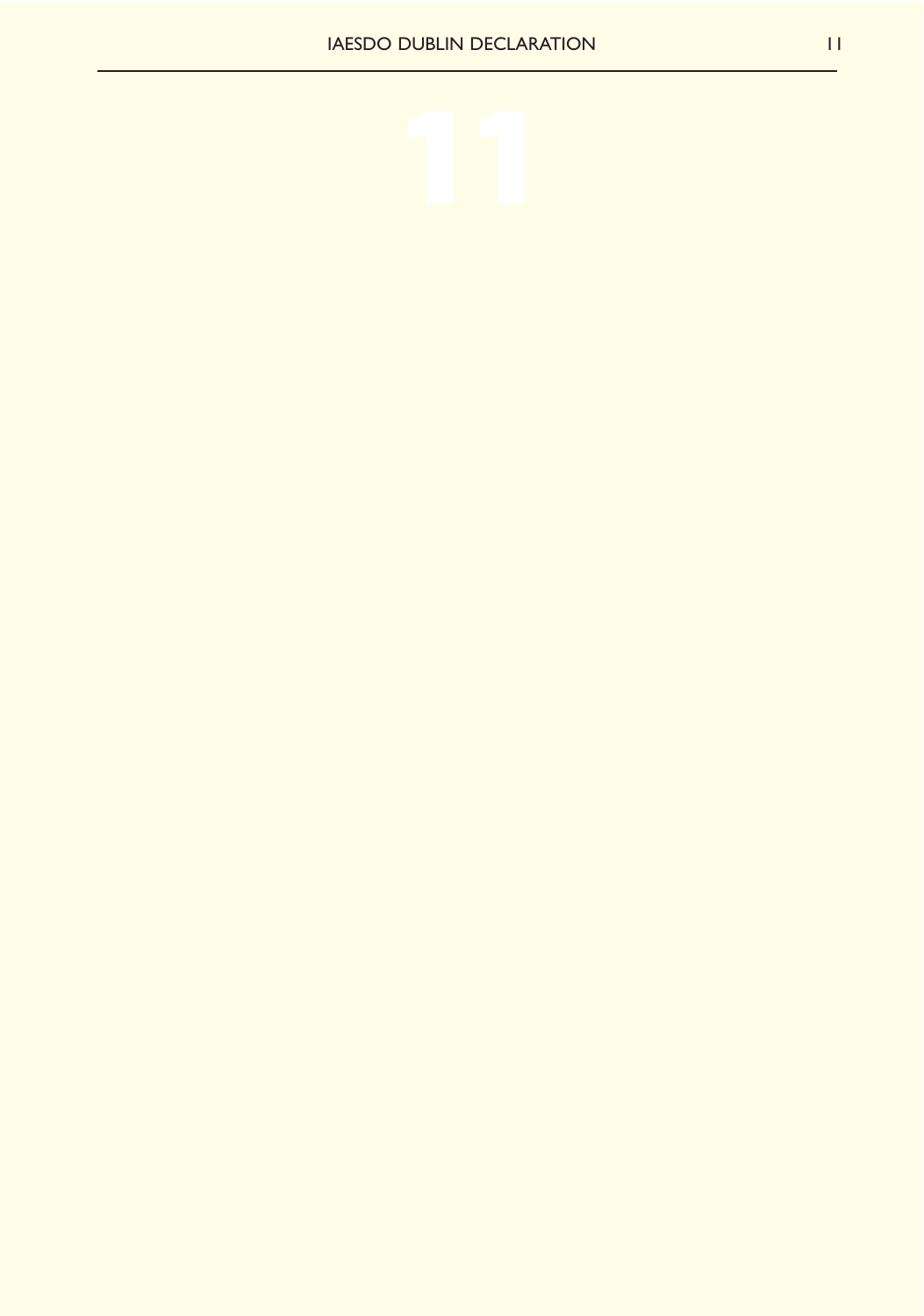**12**







DIRECTORS GUILD OF GREAT BRITAIN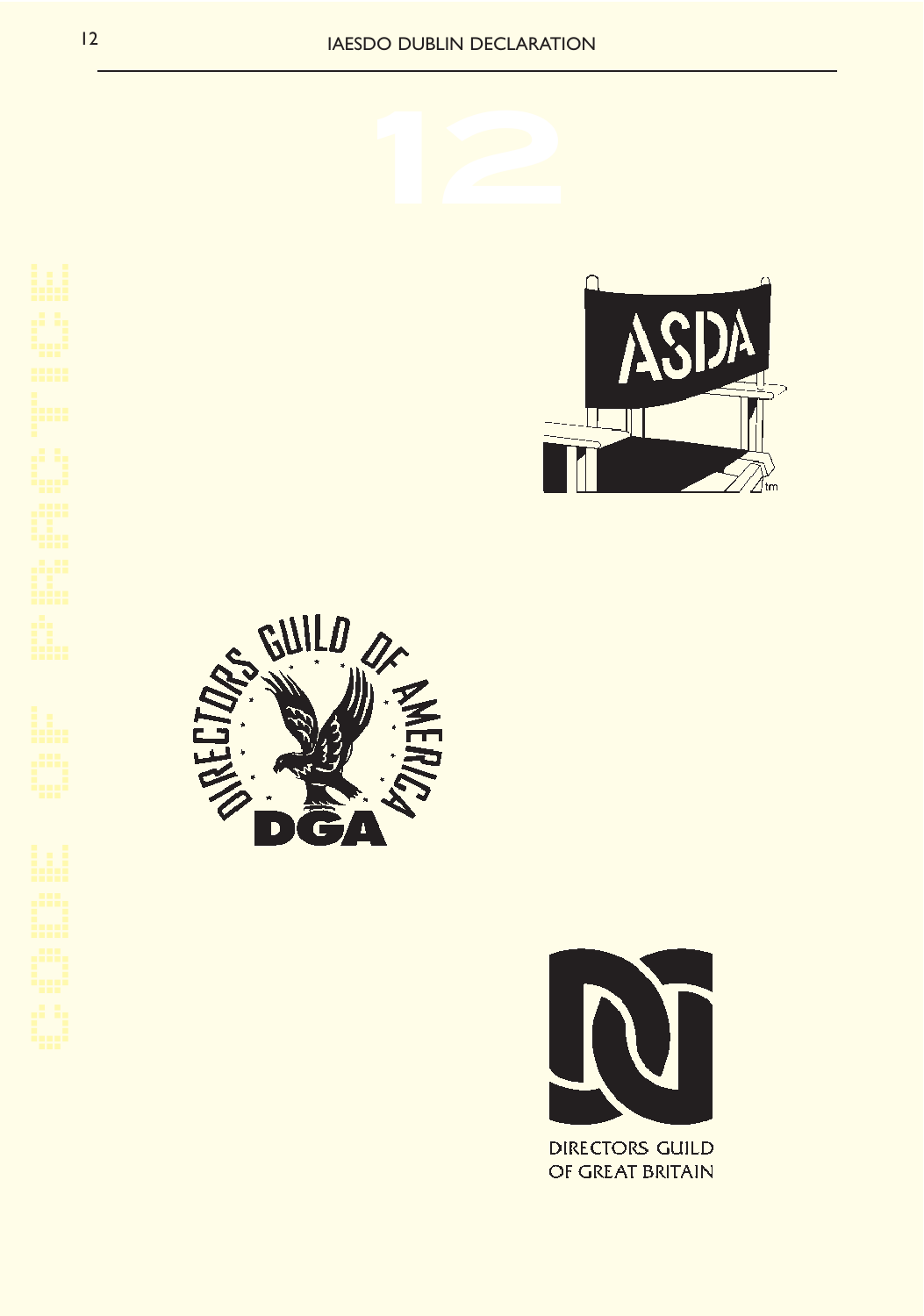**13**







# SCREEN **DIRECTORS** GUILD OF IRELAND

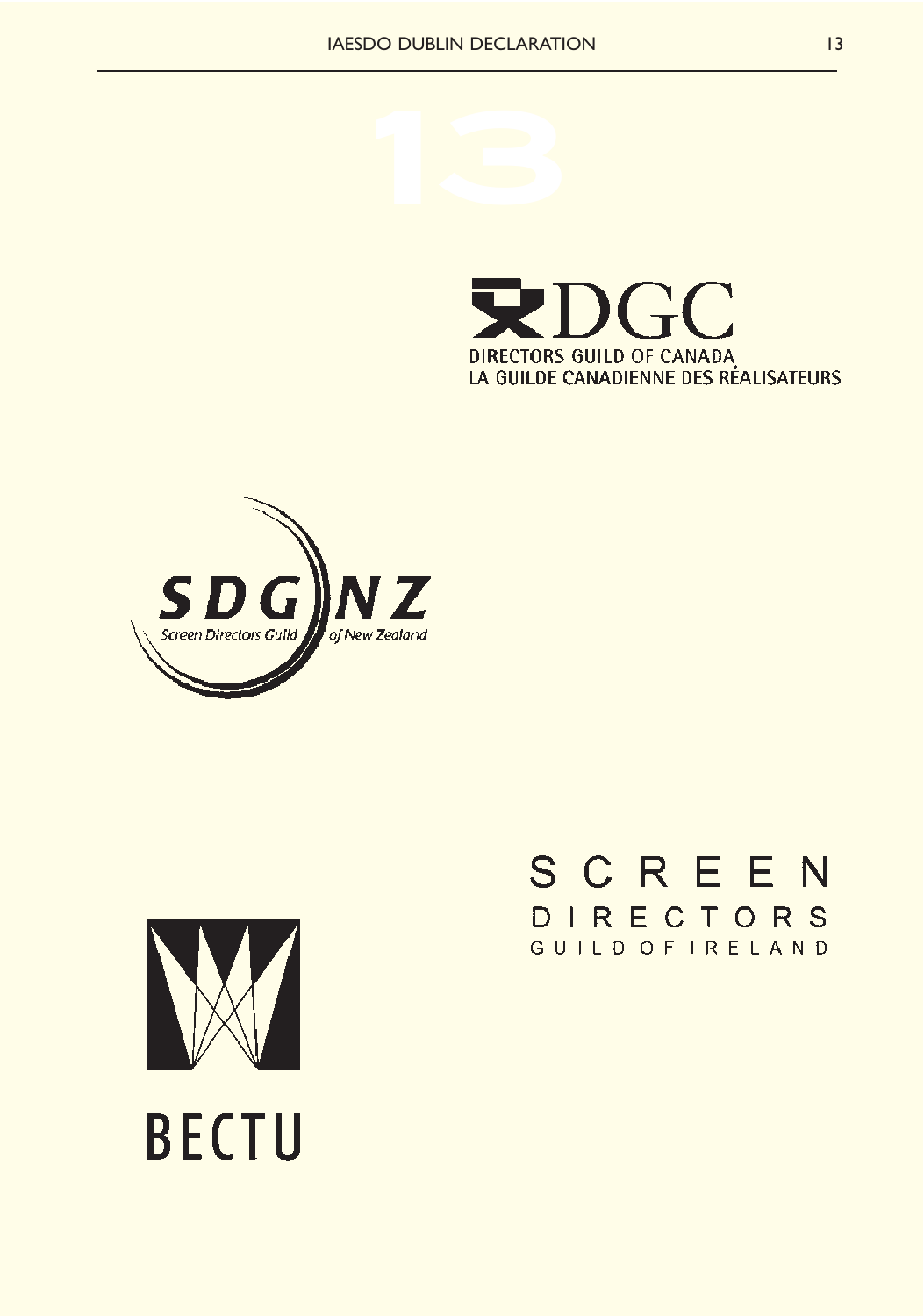